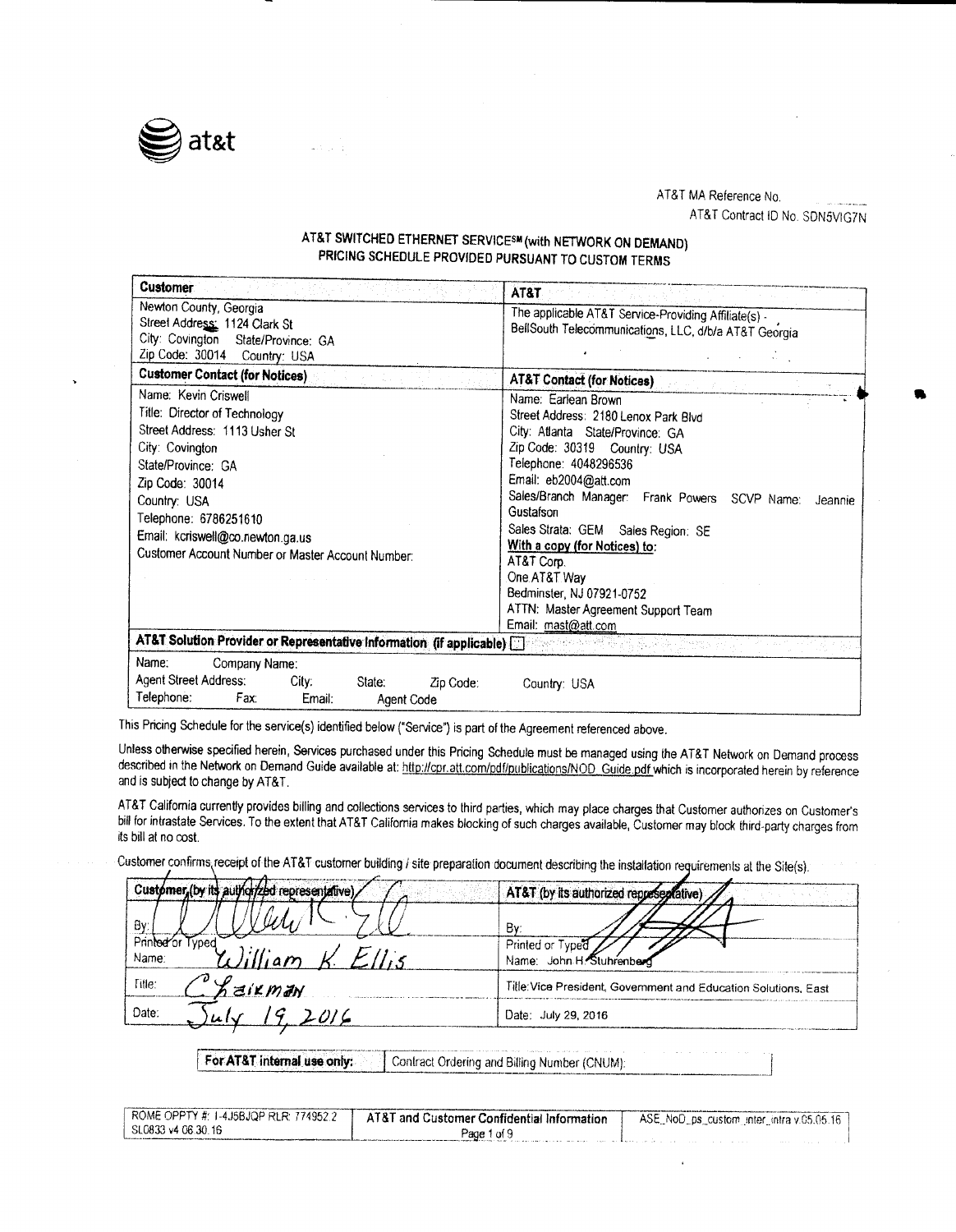

# SECRETARY'S CERTIFICATE

The undersigned, Delores McCarty, Assistant Secretary, AT&T Corp. (the 'Company"), a corporation duly organized and validly existing under the laws of the State of New York does hereby certify:

- 1. That she is <sup>a</sup> duly elected, qualified and acting Assistant Secretary of the Company.
- 2. That John Stuhrenberg, VP, Global Business, Government & Education Solutions/East has the authority to sign the attached AT&T Master Agreement (AT&T MA Reference No. MA 1427849UA) between AT&T Corp. and Newton County, Georgia.
- 3. That she is one of the fully authorized and proper officers of the Company to make certificates in its behalf and that she has caused this Certificate to be executed and the seal of the Company to be hereunto appended as of the 29th day of July, 2016.

AT&T CORP.

Relace McCarty<br>Delores McCarty, Assistant Secretary

CORPORATE SEALI

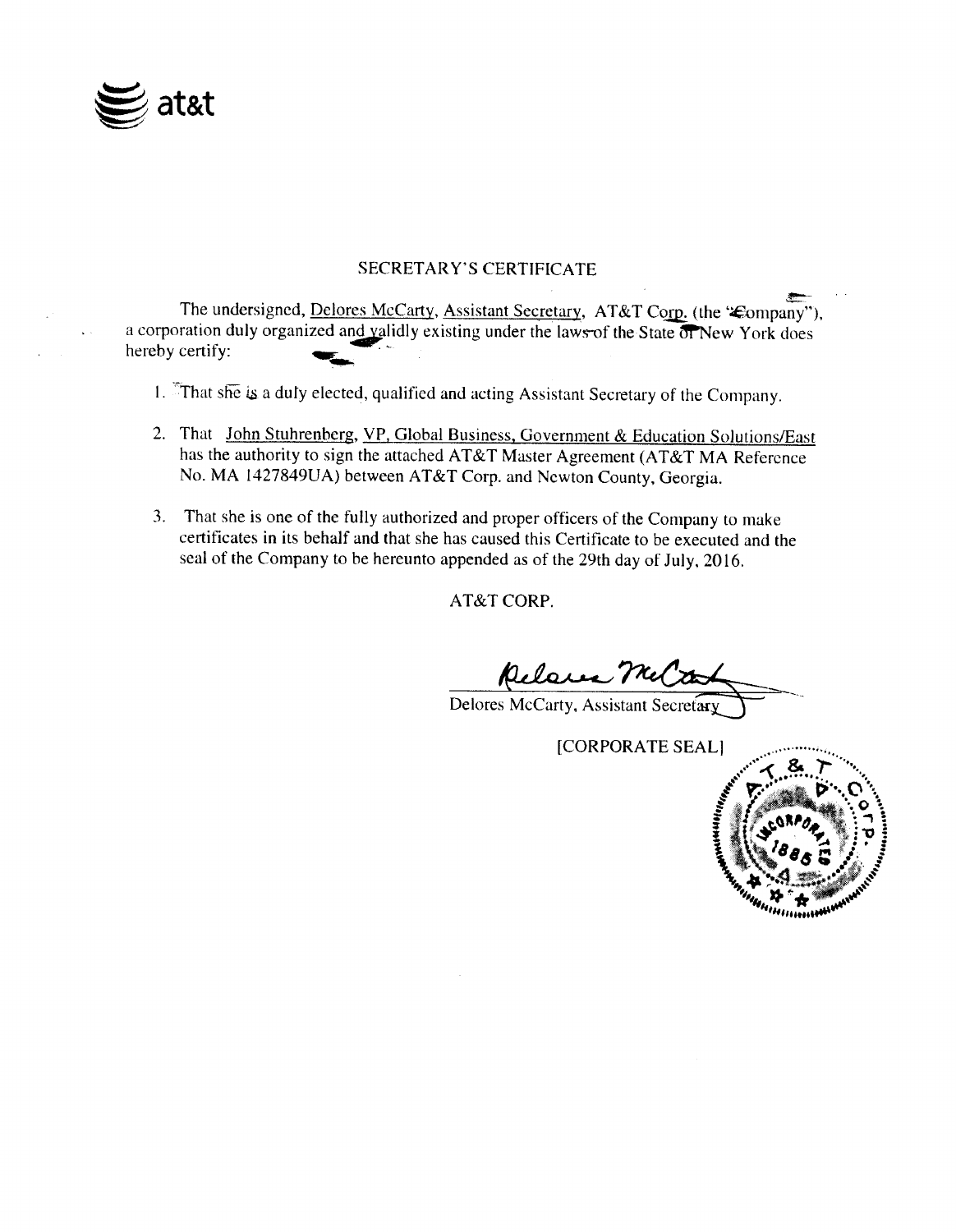

AT&T MA Reference No. AT&T Contract ID No. SDN5VIG7N

AT&T SWITCHED ETHERNET SERVICESW (with NETWORK ON DEMAND) PRICING SCHEDULE PROVIDED PURSUANT TO CUSTOM TERMS

| Attest:                                       | [INSERECORPORATE SEAL]<br>Attest:                            | <b>CAST</b> |
|-----------------------------------------------|--------------------------------------------------------------|-------------|
| Jacki Amith<br>By:<br>$P$ rinted Name: $\geq$ | B۷.<br>See Attached Secretary's Certificate<br>Printed Name: |             |

By:  $\overline{.}$ 

Title: County Clerk Title: ((Assistant) Corporate Secretary)

| ROME OPPTY #: 1-4J5BJQP RLR: 774952.2 | AT&T and Customer Confidential Information | ASE, NoD, ps. custom, inter-intra v 05.05.16 |
|---------------------------------------|--------------------------------------------|----------------------------------------------|
| SL0833 v4 06.30.16                    | Page 2 of 9                                |                                              |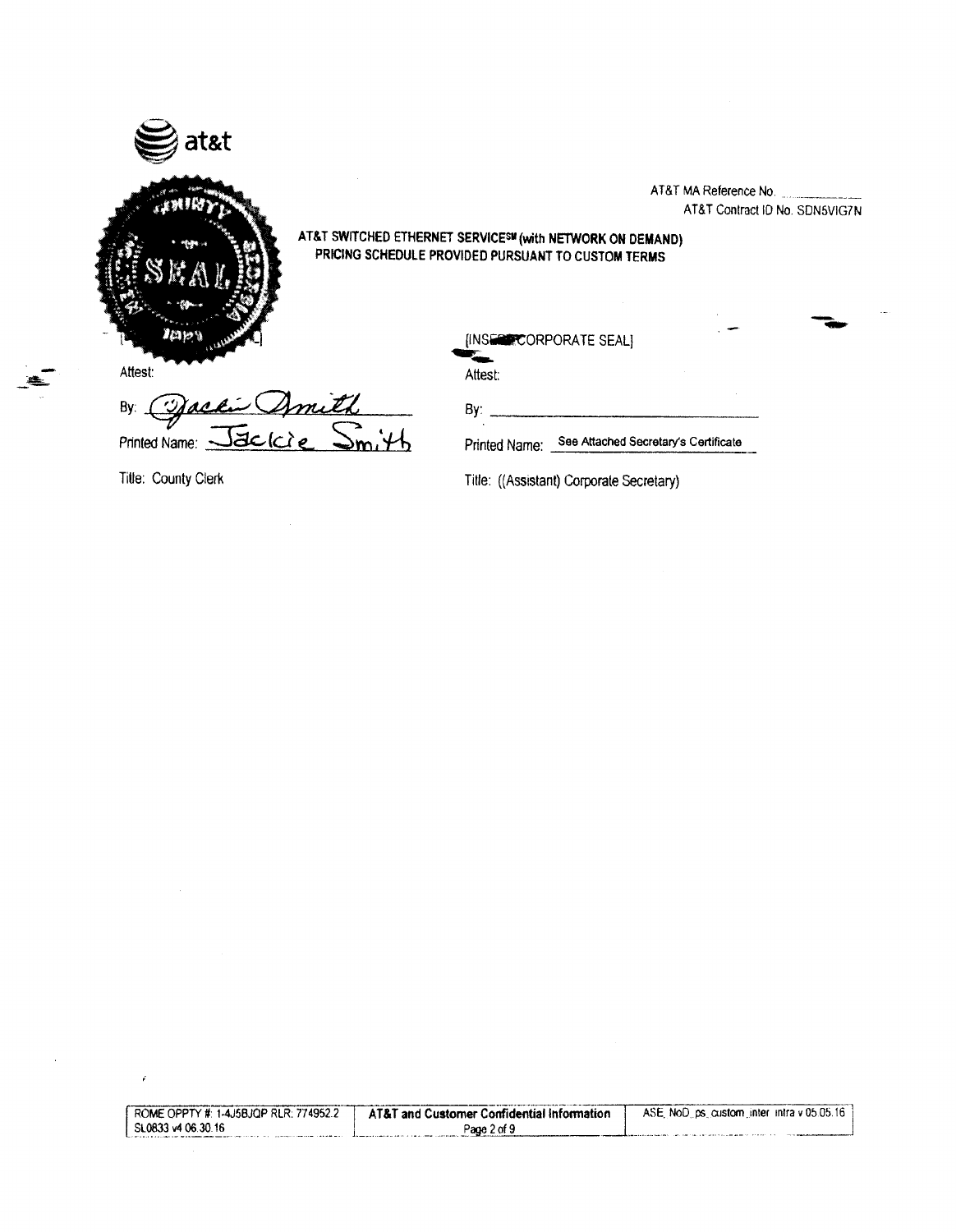# WK# - ILEC-Intrastate -TBD For AT&T Administrative Use Only Pricing Schedule No.<br>Original Effective Date:

#### AT&T Switched Ethernet Service<sup>sM</sup> (with Network On Demand) Pricing Schedule Provided Pursuant to Custom Terms

### 1. SERVICE, SERVICE PROVIDER(S) and SERVICE PUBLICATION(S)

### 1.1 AT&T Switched Ethernet ServiceSM

| Service                                      | <b>Service Publication</b>                                          | <b>Service Publication location</b>                                                              |  |
|----------------------------------------------|---------------------------------------------------------------------|--------------------------------------------------------------------------------------------------|--|
| AT&T Switched Ethernet Service <sup>SM</sup> | (incorporated by reference)<br>AT&T Switched Ethernet Service Guide | http://cor.att.com/pdf/commonEthServGuide.html                                                   |  |
|                                              |                                                                     | Version current as of Effective Date attached<br>hereto as Exhibit "A" and is subject to change) |  |

|                 |                  | <b>Service Providers</b> |                |
|-----------------|------------------|--------------------------|----------------|
| AT&T Alabama    | AT&T Indiana     | AT&T Missouri            | AT&T Tennessee |
| AT&T Arkansas   | AT&T Kansas      | AT&T Nevada              | AT&T Texas     |
| AT&T California | AT&T Kentucky    | AT&T North Carolina      | AT&T Wisconsin |
| AT&T Florida    | AT&T Louisiana   | AT&T Ohio                |                |
| AT&T Georgia    | AT&T Michigan    | AT&T Oklahoma            |                |
| AT&T Illinois   | AT&T Mississippi | AT&T South Carolina      |                |

#### 1.2 Inside Wiring

### Service **AT&T** Inside Wiring

| <b>Service Provider</b>                                                        | Service Publication                   | <b>Service Publication Location</b>                                                                                                                                                      |
|--------------------------------------------------------------------------------|---------------------------------------|------------------------------------------------------------------------------------------------------------------------------------------------------------------------------------------|
| Same as the AT&T Service<br>Provider for the AT&T Switched<br>Ethernet Service | AT&T Inside Wiring Service Attachment | http://cpr.att.com/pdf/service_publications/ASE_SDN<br>Inside Wiring Attachment.pdf<br>(Version current as of Effective Date attached hereto<br>as Exhibit "B" and is subject to change) |

#### 1.3 The following are material terms of the Agreement:

- AT&T shall provide ASE Service as described in the AT&T Switched Ethernet Service Guide attached. Services will be provided initially to the sites listed in Attachment A below and at the speeds set forth in the tables below.
- ASE Service shall be configured in the manner set forth in AT&T's RFP Response dated March 22, 2016.
- AT&T shall provide <sup>a</sup> credit allowance for service interruption as set forth in the service level commitment set forth in the Service Guide.
- AT&T shall exercise good faith efforts to have the wide-area network installed by October 1, 2016.
- AT&T may not monitor or collect Customer data other than for purposes necessary to comply with this Agreement. AT&T may not share or disclose Customer data in any manner to any third party without first obtaining the Customer's prior written consent.

### 2. PRICING SCHEDULE TERM, EFFECTIVE DATES

| 60 months<br><b>Pricing Schedule Term</b>                      |                                                                                                                                                                |  |
|----------------------------------------------------------------|----------------------------------------------------------------------------------------------------------------------------------------------------------------|--|
| Start Date of Minimum Payment Period, per Service<br>Component | later of the Effective Date or installation of the Service Component                                                                                           |  |
| Rate Stabilization per Service Component                       | Rates as specified in this Pricing Schedule for each Service Component are stabilized<br>until the end of its Minimum Payment Period.                          |  |
| Pricing following the end of Minimum Payment<br>Period         | non-stabilized prices as modified from time to time in applicable Service Publication<br>or, if there is no such pricing, the pricing in this Pricing Schedule |  |

| PROME OPPTY #: 1-4J58JQP RLR: 774952.2 | AT&T and Customer Confidential Information | ASE NoD ps custom inter intra v 05.05.16 |
|----------------------------------------|--------------------------------------------|------------------------------------------|
| $^{\circ}$ SL0833 v4 06.30.16          | Page 3 of 9                                |                                          |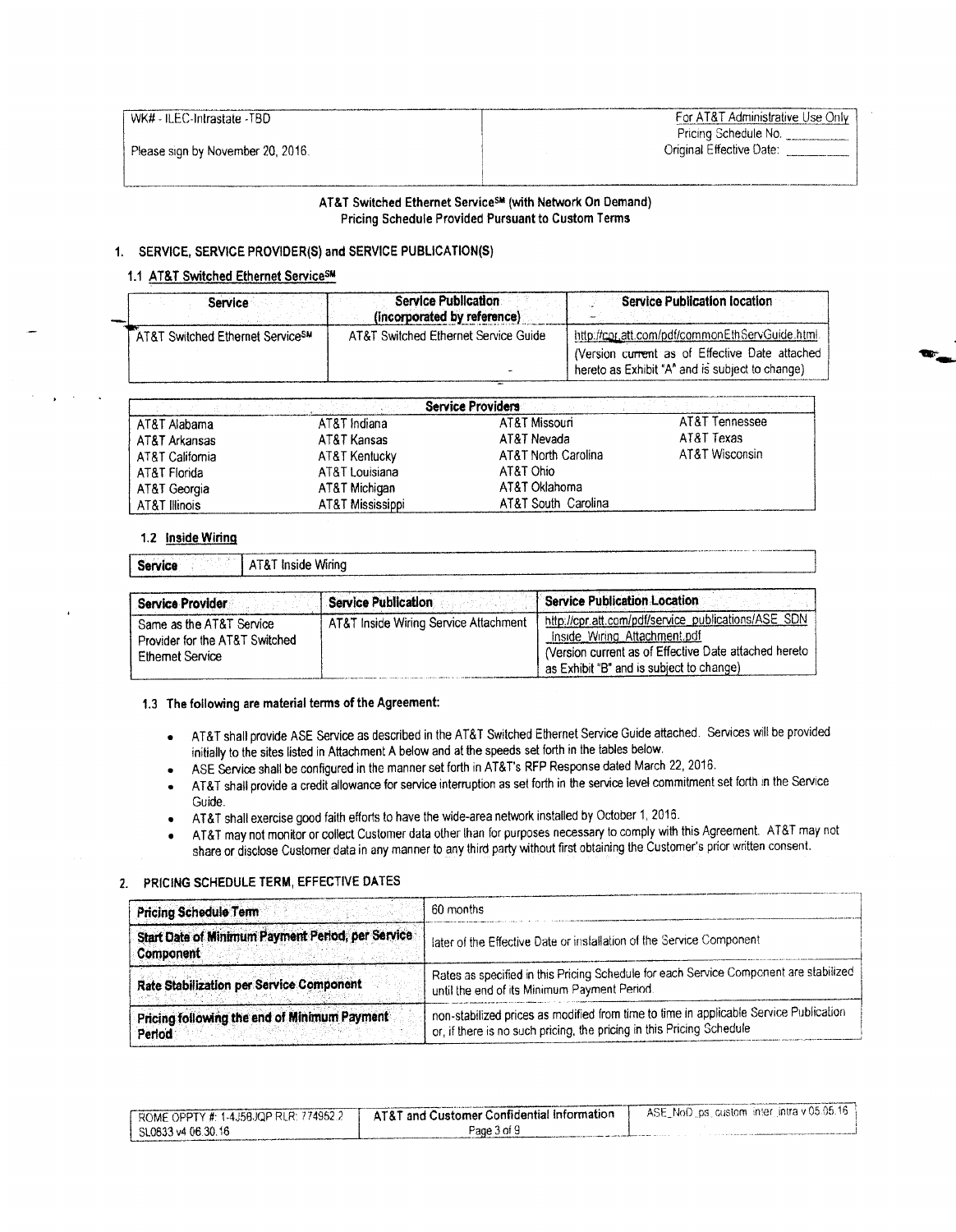| WK# - ILEC-Intrastate -TBD        |                                  |
|-----------------------------------|----------------------------------|
|                                   | For AT&T Administrative Use Only |
|                                   | Pricing Schedule No.             |
| Please sign by November 20, 2016. | Original Effective Date:         |
|                                   |                                  |
|                                   |                                  |

#### AT&T Switched Ethernet Service<sup>sM</sup> (with Network On Demand) Pricing Schedule Provided Pursuant to Custom Terrns

The Agreement term is for sixty( 60) months from the Effective Date of this Pricing Schedule. However, Georgia law, O. C. G. A.§ 36-60- 13, requires that the contract shall terminate absolutely and without further obligation on the part of Customer at the close of the calendar or fiscal year in which it was executed, that being December 31, 2016, and at the close of each succeeding calendar year for which it may be renewed. AT&T and Customer agree that notwithstanding any inconsistent provision herein, the requirement of O.C.G.A. § 36-60-13 applies to the Agreement. O.C. G.A.§ 36-60- 13 also provides that the contract may be automatically renewed unless positive action is taken by the Customer to terminate such contract, and the nature of such action shall be determined by the Customer and specified in the contract. Customer agrees that the Pricing Schedule shall be automatically renewed for statutory compliance under O.C.G.A. §36-60-13 at the end of each calendar vear for each year of the Agreement. unless Customer notifies AT&T in writing, no less than 60 days prior to the end of the calendar year (December 3730), that the Pricing Schedule will not be renewed for the following calendar year. Upon AT&T receiving said notice, the Pricing Schedule shall terminate absolutely and without further obligation on the part of either Party effective the last day of the calendar year. The renewals set forth above shall not extend the Agreement beyond the term set forth in the Pricing Schedule. Title to any supplies, materials, equipment, or other personal property shall remain in AT&T until fully paid for by the Customer.

#### 3. MINIMUM PAYMENT PERIOD

| <b>Service Components</b>                                                                                                                                                                    | Percentage of Monthly Recurring Charge Applied<br>for Calculation of Early Termination Charges* | <b>Minimum Payment Period</b><br>per Service Component |
|----------------------------------------------------------------------------------------------------------------------------------------------------------------------------------------------|-------------------------------------------------------------------------------------------------|--------------------------------------------------------|
| All Service Components                                                                                                                                                                       | 50% plus any unpaid or waived<br>non-recurring charges                                          | 60 months                                              |
| * Early termination charges shall not exceed the total amount of monthly recurring charges for the remainder of the Minimum Payment Period;<br>refer to Network on Demand Guide for details. |                                                                                                 |                                                        |

#### 4, ADDS; MOVES

### 4.1 Adds

Additional AT&T Switched Ethernet Service Customer Port Connections at transmission speeds less than 10 Gbps(" Adds") may be purchased where available using the Network on Demand process) during the Pricing Schedule Term at the rates, terms and conditions herein ( Customer Port Connection MRCs and Bandwidth MRCs for Adds are set forth in section 5.1.2 below).

#### 4,2 Moves

Per applicable Service Publication

#### 5. RATES and CHARGES

#### 5.1 AT&T SWITCHED ETHERNET SERVICE

#### 5. 1. <sup>1</sup> initial Site And Service Configuration

The initial sites and configuration of Services covered under this Pricing Schedule are identified on Attachment A. This Pricing Schedule is Customer's order for any new Services shown on Attachment A.

#### 5.1.2 Monthly Recurring Charges (MRC)

All Monthly Recurring Charge (MRC) rates are per port. The total MRC for a port is the sum of the Port Connection MRC, the Bandwidth MRC, and any associated Feature MRC(s)-

| PROME OPPTY #: 1-4J5BJQP RLR: 774952.2 | AT&T and Customer Confidential Information. | ASE NoD ps. custom inter intra v.05.05.16 |
|----------------------------------------|---------------------------------------------|-------------------------------------------|
| $\frac{1}{2}$ SL0833 v4 06.30.16       | Page 4 of 9                                 |                                           |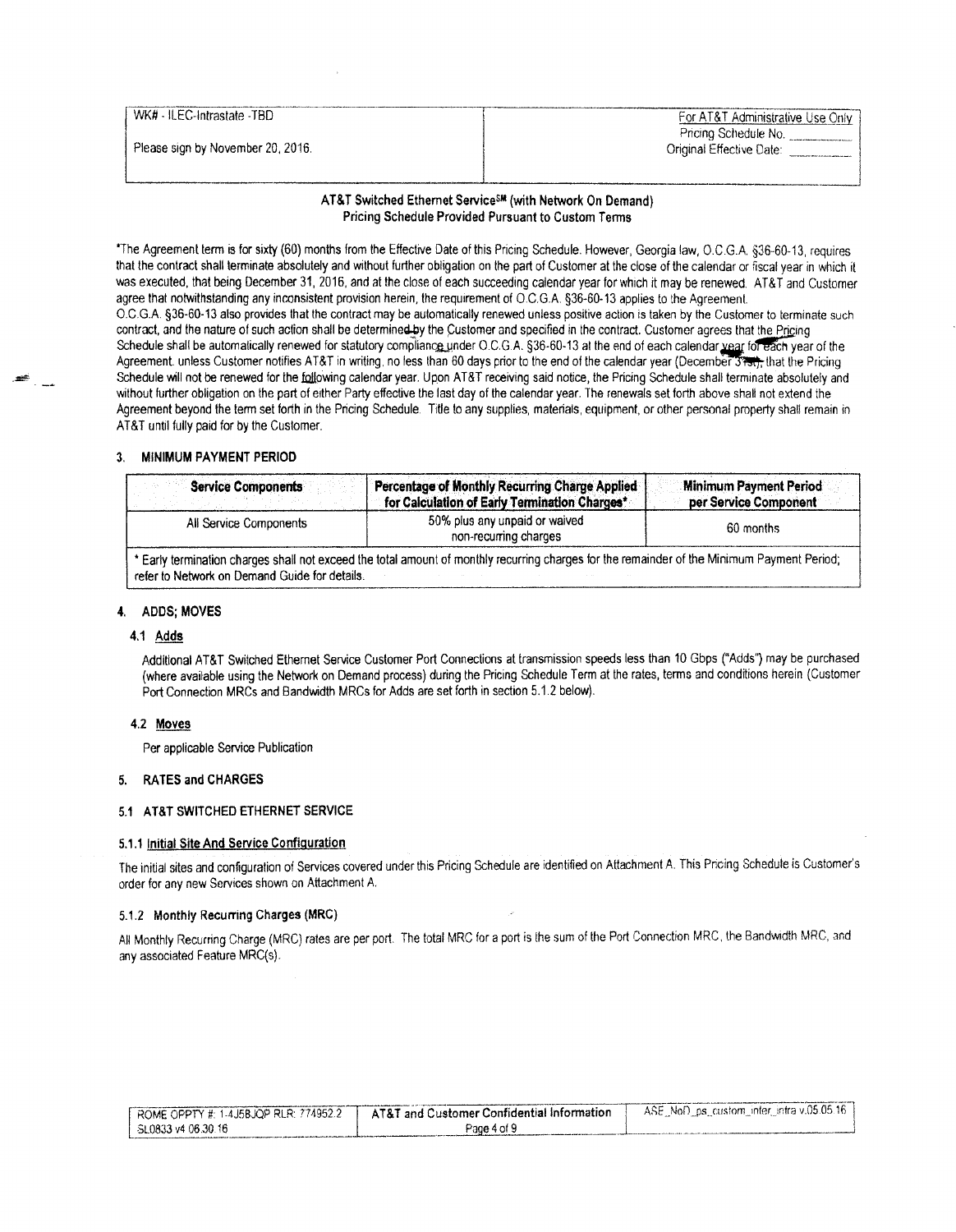|  | WK# - ILEC-Intrastate -TBD |  |
|--|----------------------------|--|
|--|----------------------------|--|

For AT&T Administrative Use Only Pricing Schedule No.<br>Original Effective Date:

 $\mathcal{L}_{\mathcal{A}}$ 

#### AT&T Switched Ethernet Service<sup>s®</sup> (with Network On Demand) Pricing Schedule Provided Pursuant to Custom Terms

### Basic Port Connection MRC

| <b>Basic Port Connection Speed</b> |              | <b>MRC</b> |  |
|------------------------------------|--------------|------------|--|
| 100 Mbps                           | <b>Phone</b> | \$174.00   |  |
| Gbos                               |              | \$174.00   |  |
|                                    | $-4$         |            |  |

### Bandwidth MRC

If Customer changes the CIR and/or CoS configuration during the billing cycle, the Bandwidth MRC will be prorated based on the time interval for each configuration.

ن بنيا

|                                        | Class of Service (CoS) |                                    |                                  |                    |                  |  |  |  |
|----------------------------------------|------------------------|------------------------------------|----------------------------------|--------------------|------------------|--|--|--|
| Committed<br>Information Rate<br>(CIR) | Non Critical High      | <b>Business Critical</b><br>Medium | <b>Business Critical</b><br>High | <b>Interactive</b> | <b>Real Time</b> |  |  |  |
| 2 Mbps                                 | \$73.23                | \$79.93                            | \$86.64                          | \$100.05           | \$106.76         |  |  |  |
| 4 Mbps                                 | \$76.85                | \$83.74                            | \$90.63                          | \$104.40           | \$111.29         |  |  |  |
| 5 Mbps                                 | \$87.73                | \$95.16                            | \$102.59                         | \$117.45           | \$124.88         |  |  |  |
| 8 Mbps                                 | \$91.35                | \$98.96                            | \$106.58                         | \$121.80           | \$129.41         |  |  |  |
| 10 Mbps                                | \$101.50               | \$109.62                           | \$117.74                         | \$133.98           | \$142.10         |  |  |  |
| 20 Mbps                                | \$182.70               | \$191.84                           | \$200.97                         | \$219.24           | \$228.38         |  |  |  |
| 50 Mibps                               | \$210.25               | \$220.76                           | \$231.28                         | \$252.30           | \$262.81         |  |  |  |
| 100 Mbps                               | \$246.50               | \$258.83                           | \$271.15                         | \$295.80           | \$308.13         |  |  |  |
| 150 Mbps                               | \$281.30               | \$295.37                           | \$309.43                         | \$337.56           | \$351.63         |  |  |  |
| 250 Mbps                               | \$323.35               | \$339.52                           | \$355.69                         | \$388.02           | \$404.19         |  |  |  |
| <b>400 Mbps</b>                        | \$361.05               | \$379.10                           | \$397.16                         | \$433.26           | \$451.31         |  |  |  |
| <b>500 Mbps</b>                        | \$385.70               | \$404.99                           | \$424.27                         | \$462.84           | \$482.13         |  |  |  |
| 600 Mbps                               | \$450.95               | \$473.50                           | \$496.05                         | \$541.14           | \$563.69         |  |  |  |
| 1000 Mbps                              | \$523.45               | \$549.62                           | \$575.80                         | \$628.14           | \$654.31         |  |  |  |

### 5.1.3 Non Recurring Charges (NRC)

Standard Non Recurring Charges for installation of new Customer Port Connections, per the applicable Service Publication, will be waived.

#### 5. 1. 4 Additional Charges

Charges for additional Service options may apply per Service Publication. Charges for special construction, if needed, may also apply.

#### 5.2 AT&T INSIDE WIRING

Charges for AT&T Inside Wiring are as set forth in the Service Publication.

| 1 ROME OPPTY #: 1-4J5BJQP RLR: 774952.2 | AT&T and Customer Confidential Information | ASE_NoD_ps_custom_inter_intra v.05.05.16 |
|-----------------------------------------|--------------------------------------------|------------------------------------------|
| $^{\prime}$ SL0833 v4 06.30 16          | Page 5 of 9                                |                                          |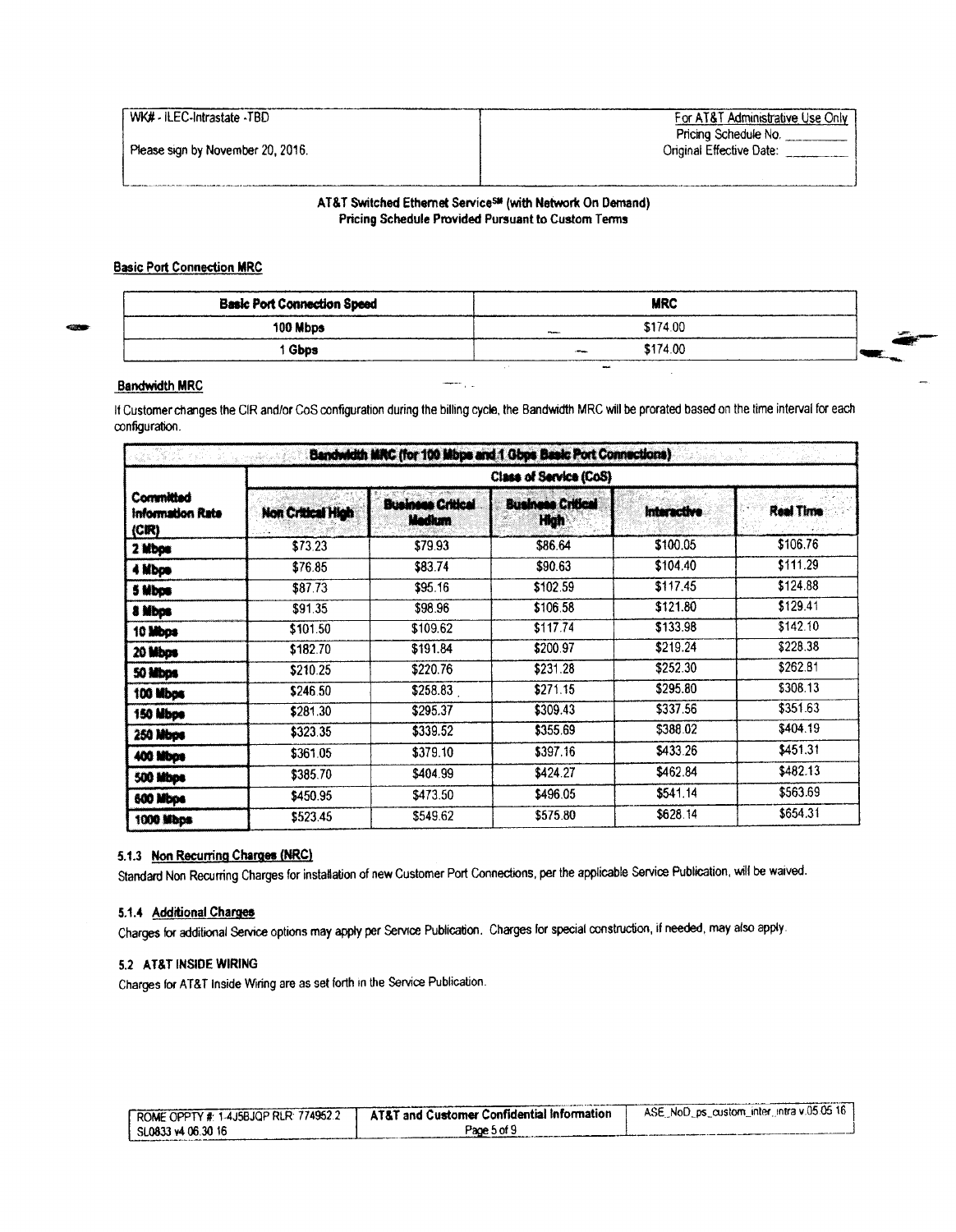WK# - ILEC-Intrastate - TBD For AT&T Administrative Use Only Pricing Schedule No. \_\_\_\_\_\_\_\_\_\_\_<br>Original Effective Date:

### AT&T Switched Ethernet Service<sup>sM</sup> (with Network On Demand) Pricing Schedule Provided Pursuant to Custom Terms

## ATTACHMENT A RATES and CHARGES; INITIAL SERVICE COMPONENTS, SITE and SERVICE CONFIGURATION Newton County, Georgia

#### A-1 Rates and Charges; Initial Quantities

| <b>Service Components</b>                                  | <b>Quantity New</b> | <b>Three-per Unit</b> |
|------------------------------------------------------------|---------------------|-----------------------|
| Customer Port Connection - 100 Mbps / Basic / OEM1M        |                     | \$174.00              |
| Customer Port Connection - 1 Gig / Basic / OEM1G           |                     | \$174.00              |
| 10Mb CIR / Business Critical Medium - Basic Only / OEM1O   |                     | \$109.62              |
| 100Mb CIR / Business Critical Medium - Basic Only / OEM1H  |                     | \$258.83              |
| 1000Mb CIR / Business Critical Medium - Basic Only / OEM1T |                     | \$549.62              |

For illustrative purposes only and to provide an estimate of the net monthly amount Customer may pay to AT&T assuming Customer orders the specific Service Components above, the net monthly charge is estimated to be \$9,079.96. The amount does not include taxes, fees or other charges AT&T may charge on either a recurring or nonrecurring basis. If Customer changes the C may charge on either a recurring or nonrecurring basis. If Customer changes the CIR and/or CoS configuration during the billing cycle, the Bandwidth MRC will be prorated based on the time interval for each configuration as set forth in Section 5.1.2. The illustrative pricing may not be used or relied upon by the parties for disputing charges invoiced by AT&T.

#### A-2 Minimum Quantity New Commitment

| <b>Required Installation Date</b>                                       | <b>Monthly Shortfall Charge</b>                                                                                                                                                                                     |
|-------------------------------------------------------------------------|---------------------------------------------------------------------------------------------------------------------------------------------------------------------------------------------------------------------|
| Within six (6) months after the<br>Effective Date, excluding AT&T delay | 50% of MRC (partial months prorated) for each "Quantity New" Service Component not<br>I installed by Required Installation Date until installed or, if not installed, until the end of the<br>Pricing Schedule Term |

# A-3. Initial Sites and Service Configuration

Jurisdiction: By selecting" Interstate" Customer certifies that the interstate traffic( including Internet and international traffic) will constitute more than 10% of the total traffic on the Port. By selecting" Intrastate" Customer certifies that the interstate traffic( including Internet and international traffic) will constitute 10% or less of the total traffic on the Port,

Table 1 - Complete a line for each Customer Port Connection.

| " ROME OPPTY #: 1-4J5BJQP RLR: 774952.2 | <b>AT&amp;T</b> and Customer Confidential Information | ASE_NoD_ps_custom_inter_intra v.05.05.16, |
|-----------------------------------------|-------------------------------------------------------|-------------------------------------------|
| $^{\circ}$ SL0833 v4 06.30.16           | Pace 6 of 9                                           |                                           |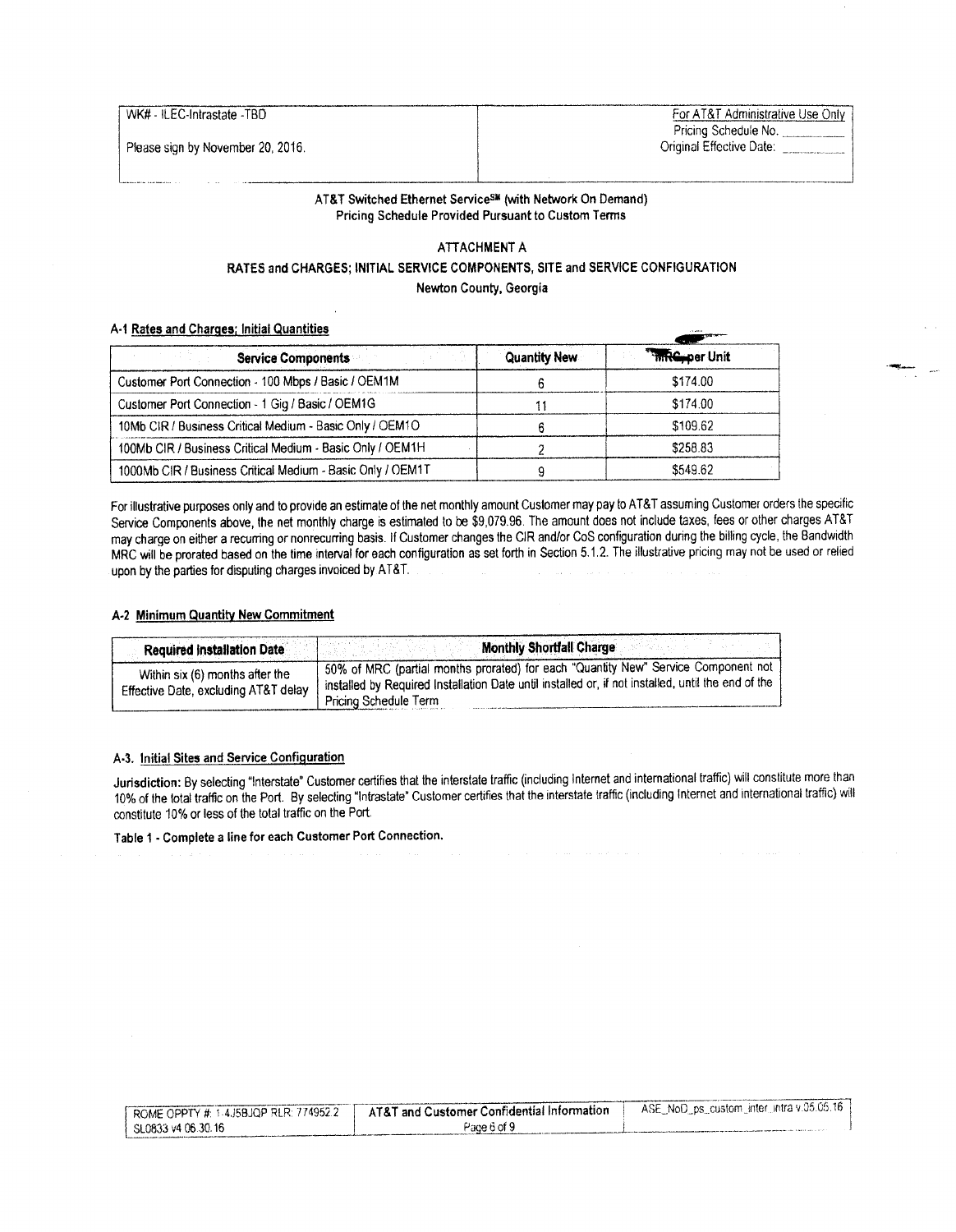WK# - ILEC-Intrastate - TBD

Please sign by November 20, 2016.

Far AT&T Administrative Use Only Pricing Schedule

|  |  |  |  | AT&T Switched Ethernet Service <sup>s#</sup> (with Network On Demand) |  |  |  |
|--|--|--|--|-----------------------------------------------------------------------|--|--|--|
|  |  |  |  | Pricing Schedule Provided Pursuant to Custom Terms                    |  |  |  |

 $\bar{\mathcal{L}}$ 

i<br>international

| Port ID#         | Street Address, City, State                          | Jurisdiction |
|------------------|------------------------------------------------------|--------------|
|                  | 1113 USHER ST NE, COVINGTON, GA 30014                | Intrastate   |
| $\overline{2}$   | 4136 HIGHWAY 278, COVINGTON, GA 30014                | Intrastate   |
| 3                | 6183 TURNER LAKE RD NW, COVINGTON, GA 30014          | Intrastate   |
| 4                | 65 PIPER RD, COVINGTON, GA 30014                     | Intrastate   |
| 5                | 8134 GEIGER ST NW, WAYINGTON, GA 30014               | Intrastate   |
| 6                | ستعد<br>210 LOWER RIVER RD, COVINGTON, GA 30016      | Intrastate   |
| 7                | 1132 USHER ST NW, COVINGTON, GA 30014                | Intrastate   |
| 8                | 15151 ALCOVY RD NE, COVINGTON, GA 30014              | Intrastate   |
| 9                | 11545 COVINGTON BYPASS RD, COVINGTON, GA 30014       | Intrastate   |
| 10 <sub>10</sub> | 15393 HIGHWAY 36, COVINGTON, GA 30014                | Intrastate   |
| 11               | 4355 COUNTY ROAD 213, MANSFIELD, GA 30055            | Intrastate   |
| 12 <sub>2</sub>  | 11662 BROWN BRIDGE RD, COVINGTON, GA 30016           | Intrastate   |
| 13               | 176 MOUNT ZION RD, OXFORD, GA 30054                  | Intrastate   |
| 14               | 6169 HIGHWAY 212, COVINGTON, GA 30016                | Intrastate   |
| 15               | 44 HARRIS SPRINGS CHURCH RD, SOCIAL CIRCLE, GA 30025 | Intrastate   |
| 16               | 11905 ALCOVY RD, COVINGTON, GA 30014                 | Intrastate   |
| 17               | 3665 SALEM RD, COVINGTON, GA 30016                   | Intrastate   |

Table 2- Service Components and Features associated with Customer Port Connections identified above.

| Port | <b>Customer Port</b>    | <b>CIR Speed</b> | <b>Class of Service</b> | <b>Add'l MAC</b> | Enhanced         |
|------|-------------------------|------------------|-------------------------|------------------|------------------|
| ID#  | <b>Connection Speed</b> |                  |                         | <b>Addresses</b> | <b>Multicast</b> |
|      | Gbps Basic              | 1000 Mbps        | Bus. Critical - Med.    | [Select]         | [Select]         |
| 2    | Gbps Basic              | 100 Mbps         | Bus. Critical - Med.    | [Select]         | [Select]         |
| 3    | Gbps Basic              | 1000 Mbps        | Bus. Critical - Med.    | [Select]         | [Select]         |
| 4    | 1 Gbps Basic            | 1000 Mbps        | Bus. Critical - Med.    | [Select]         | [Select]         |
| 5    | 1 Gbps Basic            | 1000 Mbps        | Bus. Critical - Med.    | [Select]         | [Select]         |
| 6    | 1 Gbps Basic            | 100 Mbps         | Bus. Critical - Med.    | [Select]         | [Select]         |
| 7    | 1 Gbps Basic            | 1000 Mbps        | Bus. Critical - Med.    | [Select]         | [Select]         |
| 8    | 1 Gbps Basic            | 1000 Mbps        | Bus. Critical - Med.    | [Select]         | [Select]         |
| 9    | 1 Gbps Basic            | 1000 Mbps        | Bus. Critical - Med.    | [Select]         | [Select]         |
| 10   | 100 Mbps Basic          | 10 Mbps          | Bus. Critical - Med.    | [Select]         | [Select]         |
| 11   | 100 Mbps Basic          | 10 Mbps          | Bus. Critical - Med.    | [Select]         | [Select]         |
| 12   | 100 Mbps Basic          | 10 Mbps          | Bus. Critical - Med.    | [Select]         | (Select]         |
| 13   | 100 Mbus Basic          | 10 Mbps          | Bus. Critical - Med.    | [Select]         | [Select]         |
| 14   | 100 Mbps Basic          | 10 Mbps          | Bus. Critical - Med.    | [Select]         | [Select]         |
| 15   | 100 Mbps Basic          | 10 Mbps          | Bus. Critical - Med.    | [Select]         | [Select]         |
| 16   | 1 Gbps Basic            | 1000 Mbps        | Bus. Critical - Med.    | [Select]         | [Select]         |
| 17   | 1 Gbps Basic            | 1000 Mbps        | Bus. Critical - Med.    | [Select]         | [Select]         |

| $+$ ROME OPPTY # 1-4J5BJQP RLR: 774952.2 | ' AT&T and Customer Confidential Information | ASE NoD ps custom inter intra v.05.05.16 $\pm$ |
|------------------------------------------|----------------------------------------------|------------------------------------------------|
| SL0833 v4 06.30 16                       | Page 7 of 9                                  |                                                |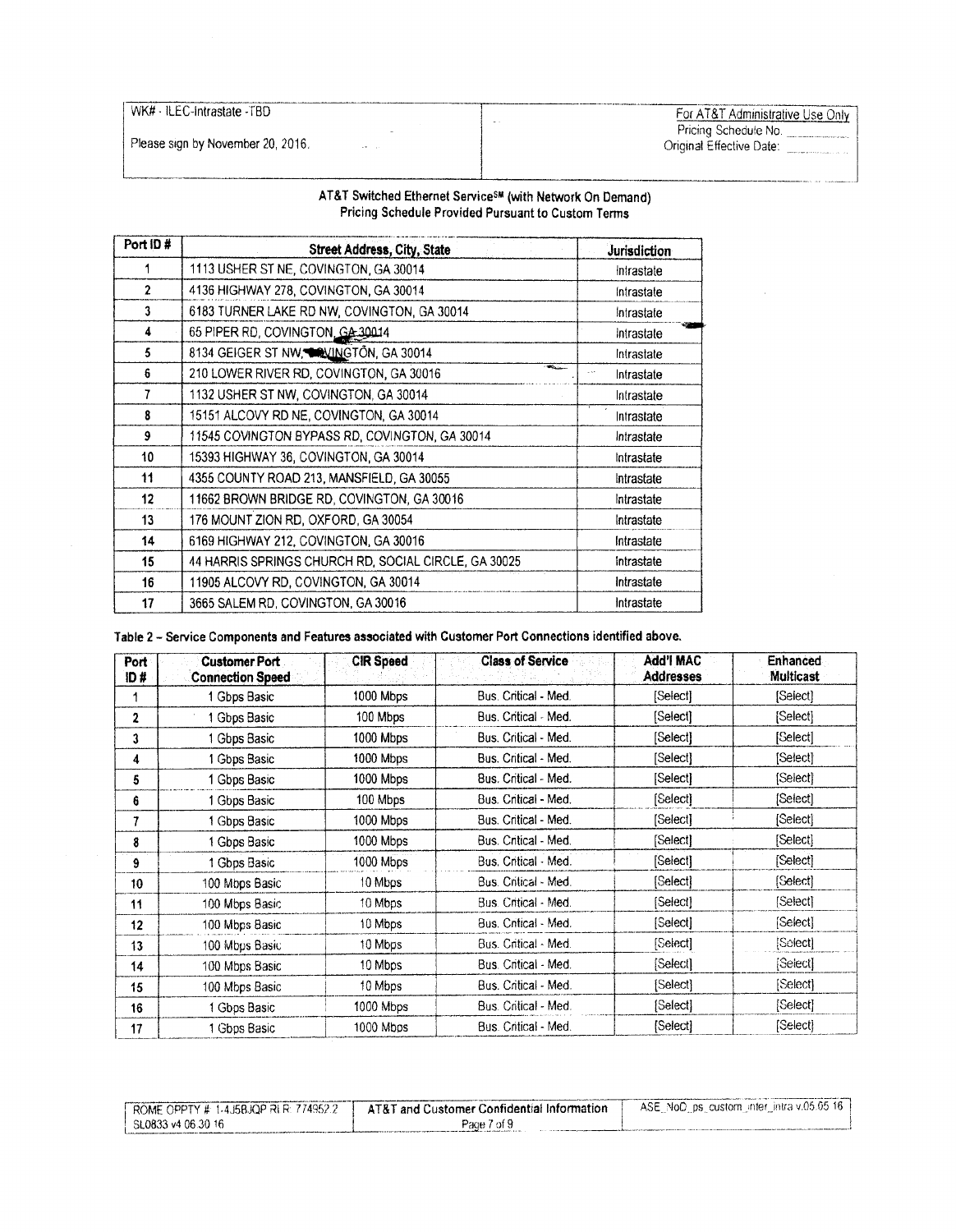Please sign by November 20, 2016. Original Effective Date: ---------........

WK# - ILEC-Intrastate -TBD For AT&T Administrative Use Only Pricing Schedule No. \_\_\_\_\_\_\_\_\_\_\_\_\_\_\_ |\_

### AT&T Switched Ethernet Service<sup>sM</sup> (with Network On Demand) Pricing Schedule Provided Pursuant to Custom Terms

# Exhibit "A" (Version current as of Effective Date and is subject to change)



| ROME OPPTY #: 1.4J5BJQP RLR: 774952.2 | $\blacksquare$ AT&T and Customer Confidential Information $\blacksquare$ | ASE NoD ps custom inter intra v.05.05.16 |
|---------------------------------------|--------------------------------------------------------------------------|------------------------------------------|
| SL0833 v4 06:30.16                    | Page 8 of 9                                                              |                                          |